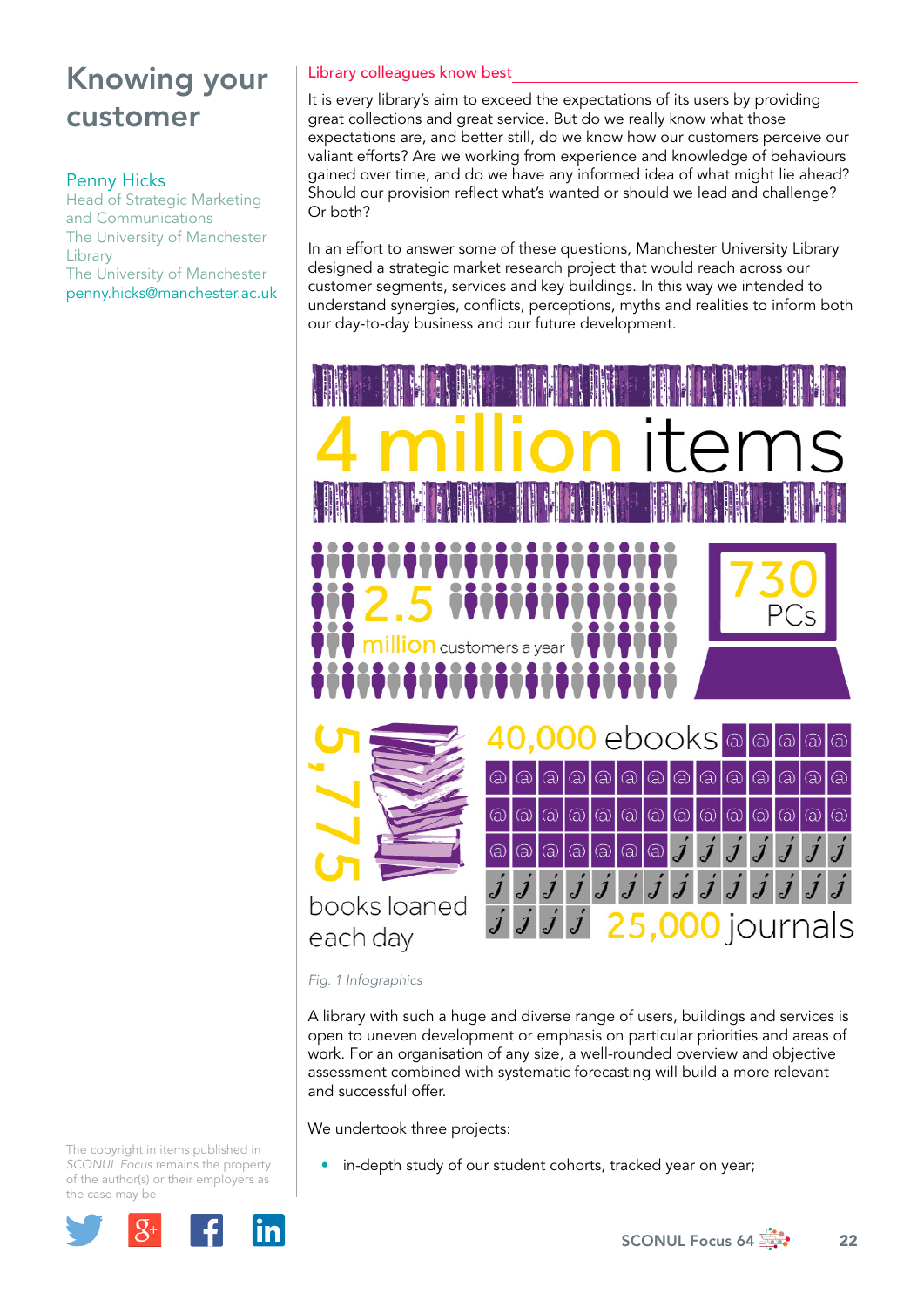- qualitative research with our researchers to understand their work, career progression and research needs;
- in-depth study of the visitors to our visitor attraction, the John Rylands Library.

This article will describe the work we did with students, the action we took and the results.

In 2012 at Manchester we embarked on an ambitious strategic plan with many visionary and innovative ideas to change, re-evaluate and improve our offer. To inform our plan, and to develop a method of tracking our achievements, the strategic market research project was essential.

### Asking the questions

#### Quantitative data

Mindful that an online questionnaire requires respondents to have some connection with the library, the digital questionnaire was balanced with street surveys. These captured the 'disengaged' and self-defined 'non library user'.

The questions, designed in collaboration with external professionals to ensure objectivity, covered current use and perception, future needs, probes on particular services, study behaviours and mobile device behaviour. A representative and demographic sample was taken across discipline, year, level and mode of study.

#### Qualitative data

The answers from the quantitative survey informed the focus group discussions. In addition, over 100 videos were made of students using the library over 24 hours at three key sites. As they entered the buildings our researchers asked permission to shadow and film them as they carried out their task.

### What we found out in 2013

On a scale of 0 to 10 where 0 is not at all likely and 10 is very likely, how likely would you be to recommend the University of Manchester Library to a friend or colleague? **Base: 1145** 



*Fig. 2 Detractors and promoters* 

Perception questions probe what the customer feels about the library. People who do not recommend the library, described as detractors, are a highly influential and vocal group. This is one of our most important measures, because they can 'squeeze' the group described as passives, who have no strong feelings one way or the other.

When asked 'What could the library do better?' answers focused, unsurprisingly, on providing more books, more space and more PCs. However, deeper questioning revealed an apparent loss of sight of our 'core' business.

One major cause for concern from the results was the difficulty our students faced when trying to locate material in our two largest sites. Although the layout of a historic building can cause navigational difficulty, the Dewey system and the signage in our locations were also problematic for students. One

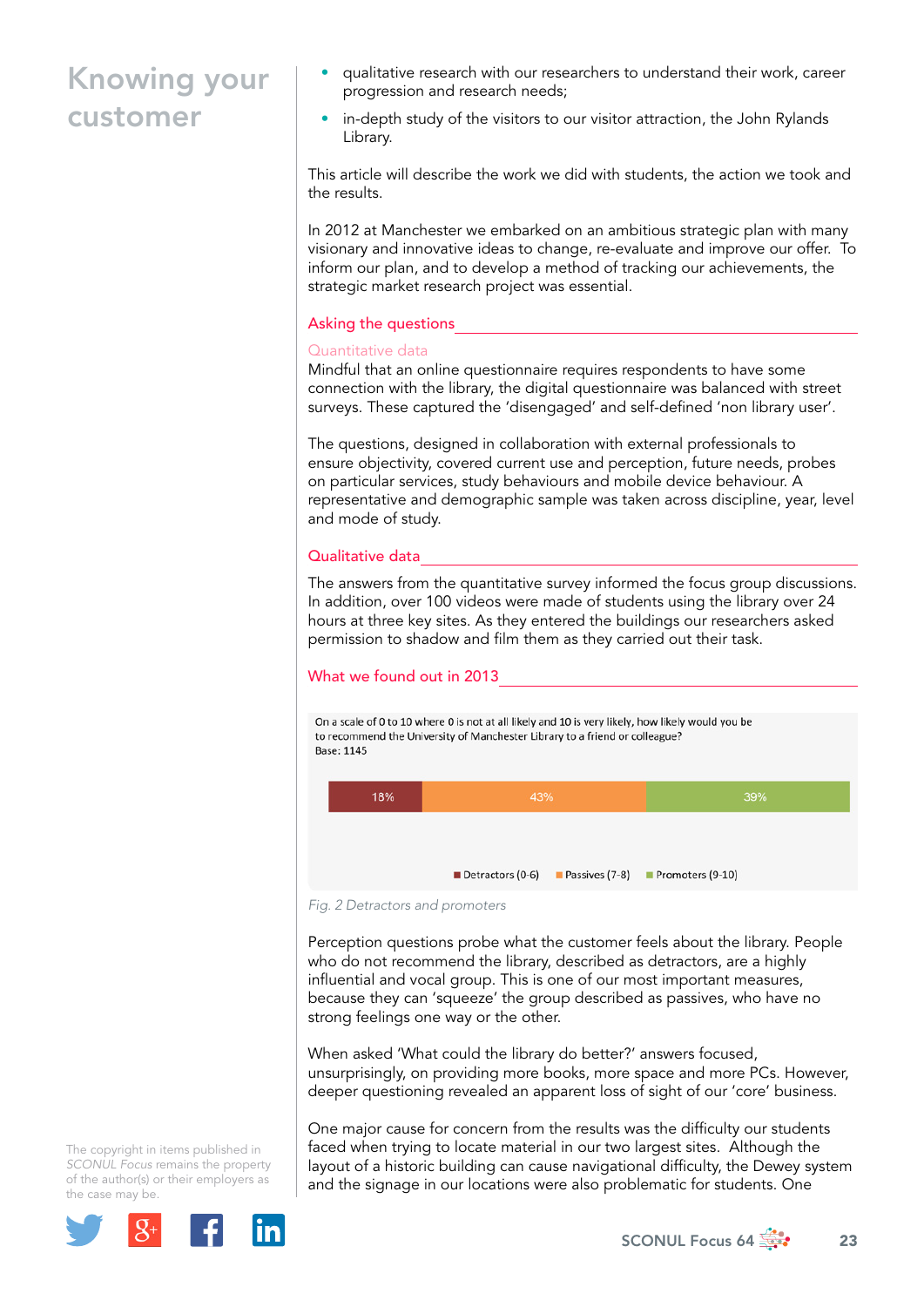video showed an engineering student on his first trip to the library taking thirty minutes to locate a single book. The services of staff were used three times in the search.



#### *Fig. 3 Finding a book!*

It wasn't just about finding material. In our flagship Alan Gilbert Learning Commons we were able to measure the perception of the building as busy, and study space hard to find.

Our videos showed that students were unfamiliar with where to look for PCs in our Main Library, and they often gave up and left.

Our newly implemented online Library Search did not fare well in the research, with some students fearing it was broken.

#### We took action!

The library Leadership Team and library teams quickly addressed the question of the difficulty of finding books and spaces to study. The greatest change was the introduction of a campaign we call 'Exam extra'. Using a mixed model of student ambassadors, our own staff and our security team, we increased the visibility of personal help.

Having colleagues easily identifiable and available for assistance as students entered the building, supporting these staff with rovers for each building, identifying which floors had PC or study space capacity, and communicating this, had a huge impact. Staff gave meeting rooms over to study space and extra furniture was brought in to increase capacity. Revision and wellbeing sessions were well advertised. All the activity was branded as an identifiable and integrated campaign.

### Finding stuff

We put over 500 new bay ends on our shelving, and students helped us identify the most baffling complexities of the buildings so we could reposition and install new signage.

A project team already working on our search issues went into overdrive to focus on the issues highlighted in the research.

Our Teaching and Learning team revamped the induction period, which is now

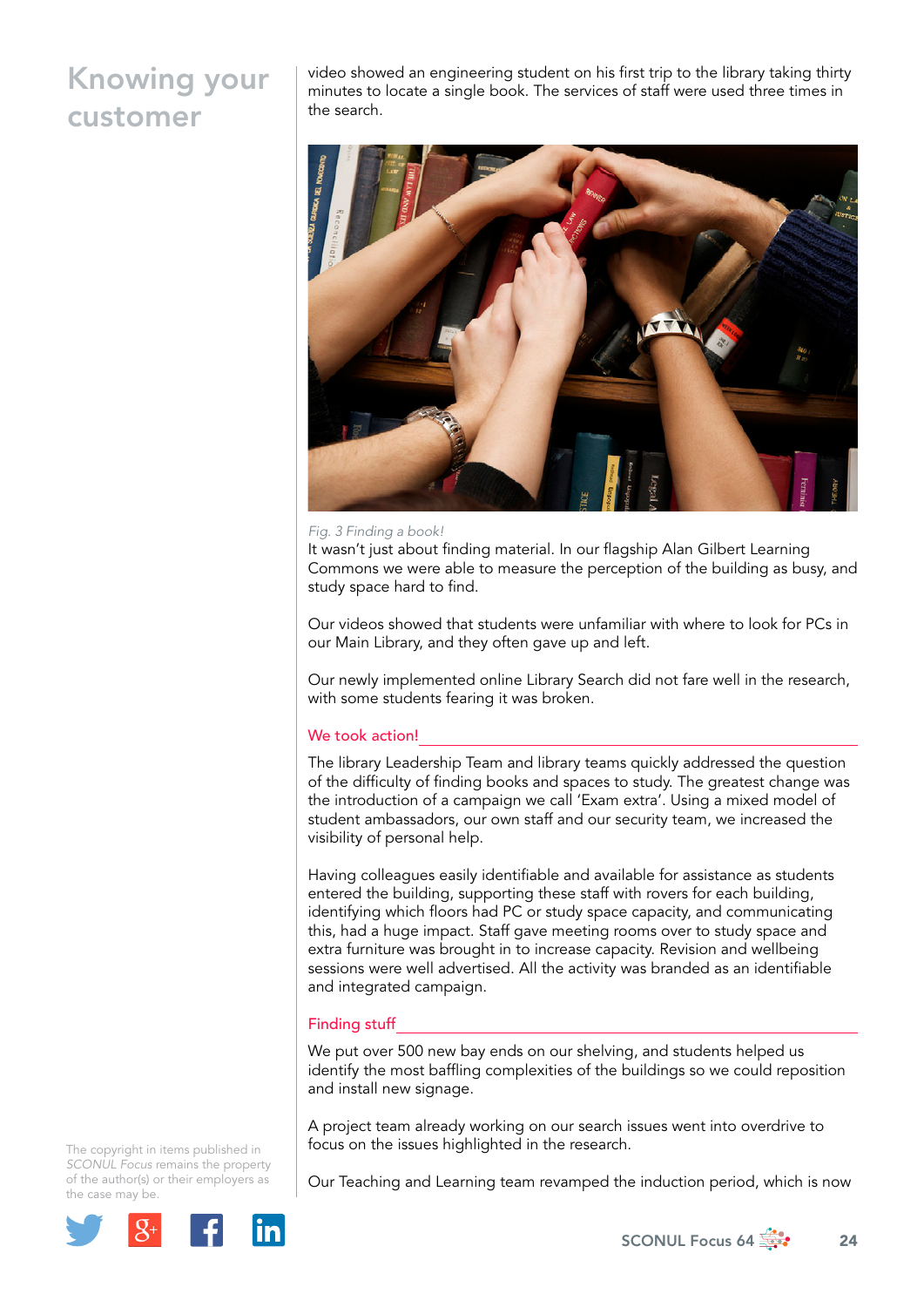phased over the entire year and is aligned to the student cycle.

## Did it work?

In 2014 at the same time of year we repeated the market research. Removing the questions from the online survey relating to strategy and behaviour we tracked performance and perception. Replacing videos with mystery shoppers across three sites, we were able to measure any actual perception of change in service at first hand.

On a scale of 0 to 10, where 0 is not at all likely and 10 is very likely, how likely would you be to recommend the University of Manchester Library to a friend or colleague? Base: Year 1 (1445) Year 2 (1004)



*Fig. 4 Detractors reduced by half in one year* 

We were delighted to see that our detractors reduced by half to only 9% and were 'squeezed' by an increase in promoters of 10%. When asked whether the library had got worse, got better or stayed the same, an amazing 32% said it had got better. This is praise indeed by any commercial measure.

We were particularly pleased that all the 'mystery shoppers' found the randomly selected books they were asked to look for in five minutes at our Main Library and had little trouble using our Library Search. Finding electronic journals off campus remains an issue, however.

Our study space still appears to be difficult to locate in the Learning Commons with around fifteen minutes reported as the average time needed to find a place.

### Lessons learned over the two market research projects

### **Visibility**

Visibility of staff and their obvious availability to help has been key to changing perception. That moment when you enter a large, complicated and busy building is softened by the sight of someone who could help you, even if you don't need it. The greeter's delicate balance as to whether to make eye contact, smile or speak is a skill, and as the customer hesitates, wondering where to find the floor, the PC or the space they want, their presence is reassuring. Of course staff are at the reception desk and get approached all the time, but even the friendliest team can't take the place of the low-key greeter at a busy time.

## Embedding information

Focus groups identified embarrassment about asking for help; the longer the student is at university, the worse it gets. They feel they are supposed to know.



*Fig. 5 Different kinds of learning space*